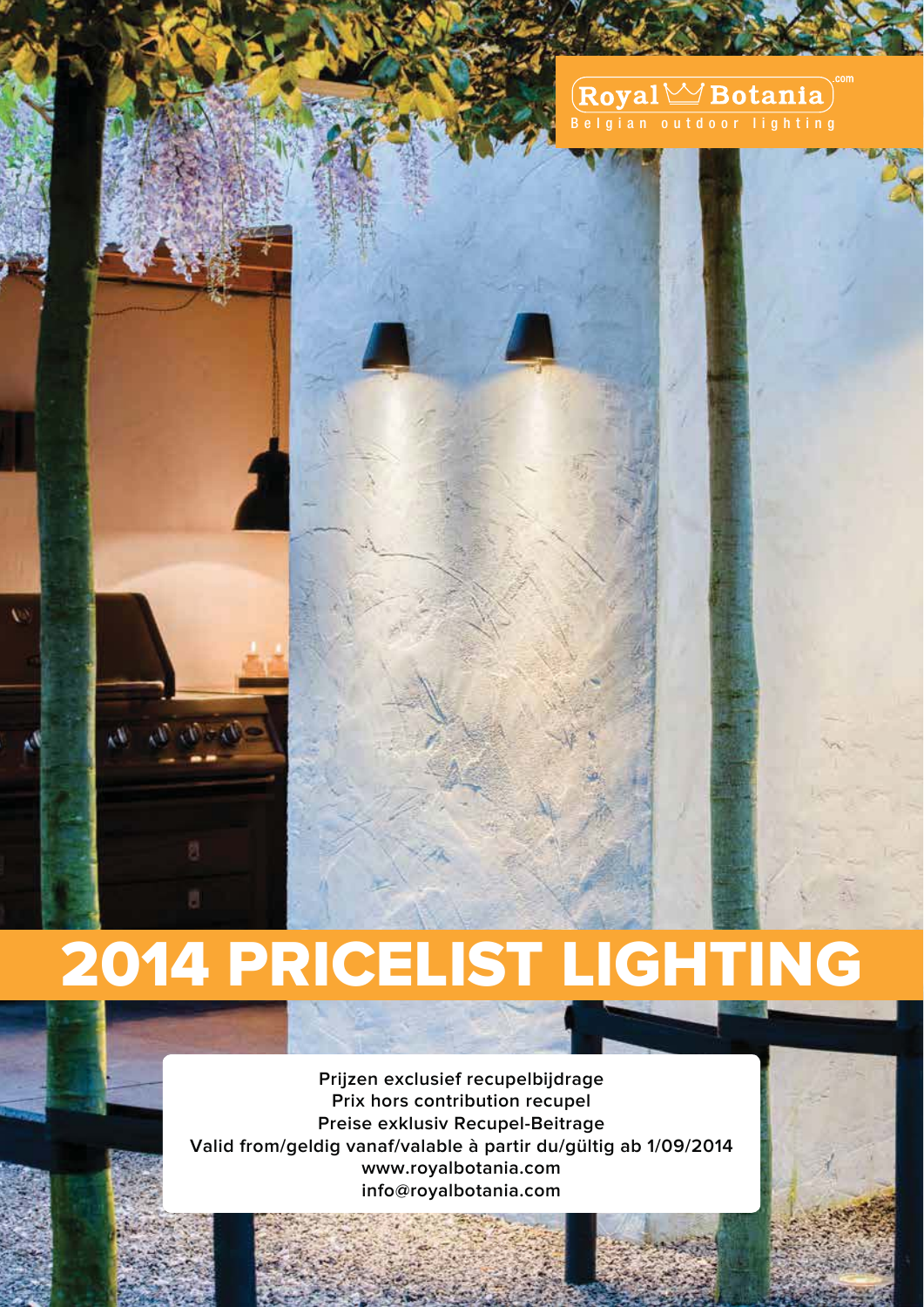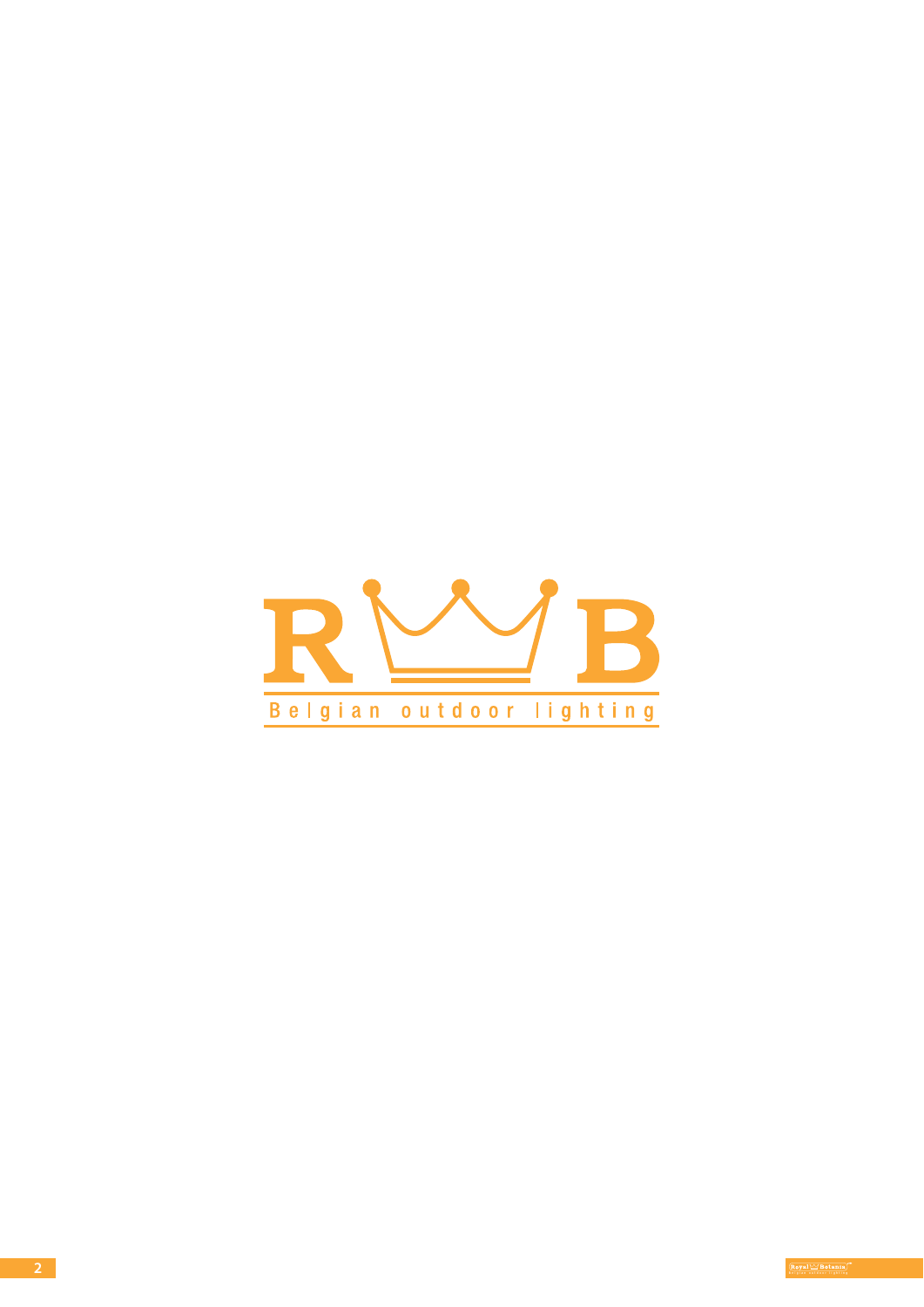## INDEX

| <b>ZINK</b><br><u> 1980 - Johann Barn, mars ann an t-Amhain Aonaich an t-Aonaich an t-Aonaich ann an t-Aonaich ann an t-Aonaich</u><br><u>LUCE-FER _________________________________</u><br>LIGHTHOUSE ____________________________<br>NORTHPOLE ___________________________<br><b>ELLIPSE</b><br><u> 1989 - Johann Stein, mars et al. 1989 - Anna ann an t-Anna ann an t-Anna ann an t-Anna ann an t-Anna ann an t-</u> | 4<br>4<br>4 |
|--------------------------------------------------------------------------------------------------------------------------------------------------------------------------------------------------------------------------------------------------------------------------------------------------------------------------------------------------------------------------------------------------------------------------|-------------|
|                                                                                                                                                                                                                                                                                                                                                                                                                          |             |
|                                                                                                                                                                                                                                                                                                                                                                                                                          |             |
|                                                                                                                                                                                                                                                                                                                                                                                                                          |             |
|                                                                                                                                                                                                                                                                                                                                                                                                                          | 4           |
|                                                                                                                                                                                                                                                                                                                                                                                                                          | 4           |
|                                                                                                                                                                                                                                                                                                                                                                                                                          | 5           |
|                                                                                                                                                                                                                                                                                                                                                                                                                          | 5           |
|                                                                                                                                                                                                                                                                                                                                                                                                                          | 5           |
|                                                                                                                                                                                                                                                                                                                                                                                                                          | 5           |
|                                                                                                                                                                                                                                                                                                                                                                                                                          | 5           |
|                                                                                                                                                                                                                                                                                                                                                                                                                          | 6           |
|                                                                                                                                                                                                                                                                                                                                                                                                                          | 6           |
|                                                                                                                                                                                                                                                                                                                                                                                                                          | 6           |
|                                                                                                                                                                                                                                                                                                                                                                                                                          | .7          |
|                                                                                                                                                                                                                                                                                                                                                                                                                          | 7           |
| <b>SPIKY _______________________________</b>                                                                                                                                                                                                                                                                                                                                                                             | 7           |
|                                                                                                                                                                                                                                                                                                                                                                                                                          | 7           |
| <b>TWIN</b><br><u> 1989 - Johann Barn, mars eta bainar eta bainar eta bainar eta bainarra (h. 1989).</u>                                                                                                                                                                                                                                                                                                                 | 7           |
|                                                                                                                                                                                                                                                                                                                                                                                                                          | 8           |
|                                                                                                                                                                                                                                                                                                                                                                                                                          | 8           |
|                                                                                                                                                                                                                                                                                                                                                                                                                          | 8           |
|                                                                                                                                                                                                                                                                                                                                                                                                                          |             |
| $3D$ $8$                                                                                                                                                                                                                                                                                                                                                                                                                 |             |
|                                                                                                                                                                                                                                                                                                                                                                                                                          |             |
|                                                                                                                                                                                                                                                                                                                                                                                                                          |             |
|                                                                                                                                                                                                                                                                                                                                                                                                                          |             |
|                                                                                                                                                                                                                                                                                                                                                                                                                          | _9          |
|                                                                                                                                                                                                                                                                                                                                                                                                                          | _9          |
| DOME CEILING <u>New York CEILING</u>                                                                                                                                                                                                                                                                                                                                                                                     | 9           |
|                                                                                                                                                                                                                                                                                                                                                                                                                          | <b>.10</b>  |
|                                                                                                                                                                                                                                                                                                                                                                                                                          |             |
|                                                                                                                                                                                                                                                                                                                                                                                                                          | 10          |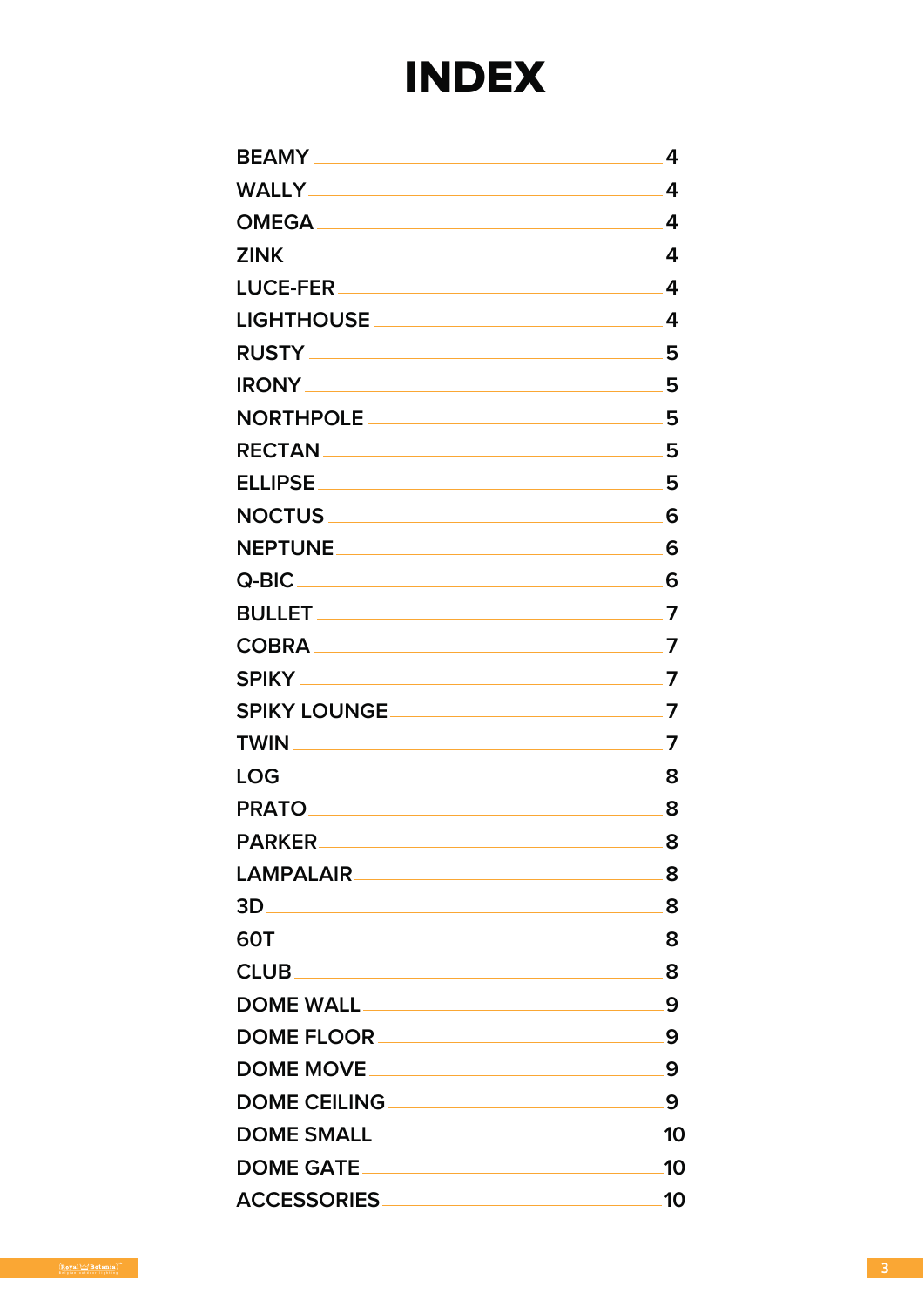| 8 cm | 11 cm<br>8 cm | п                | 13 cm | $30 + 70$ cm |
|------|---------------|------------------|-------|--------------|
|      |               | $12 \times 5$ cm |       |              |

 $\overline{7,5}$  cm  $\int_{0}^{1}$ 

8 cm 8 cm

9,5 cm

9,5 cm

8 cm

6 cm

 $14,5 \text{ cm}$ 

| <b>BEAMY</b>   |                                 |                                          |                                                   |                     |
|----------------|---------------------------------|------------------------------------------|---------------------------------------------------|---------------------|
| Ref.           | <b>Description</b>              | <b>Fitting - Bulb</b>                    |                                                   | <b>EUR excl VAT</b> |
| <b>BMYW220</b> | Beamy Wall Antique Brass        | 220V/GU10 - LED 5W / HALO 35W Flat optic | $\mathsf{C}\mathsf{F}^{\mathsf{m}}\oplus$<br>KAC  | 125€                |
| BMYWZ220       | Beamy Wall Zinc Alloy           | 220V/GU10 - LED 5W / HALO 35W Flat optic | $\mathsf{CE}$ $\mathbb{R}$ $\oplus$<br>KAC        | 125€                |
| BMY100220      | Beamy 100 cm Teak Antique Brass | 220V/GU10 - LED 5W / HALO 35W Flat optic |                                                   |                     |
|                |                                 |                                          | $\mathsf{CE}$ $\mathbb{P}^4 \oplus$<br><b>KAC</b> | 250€                |
| <b>WALLY</b>   |                                 |                                          |                                                   |                     |
| Ref.           | <b>Description</b>              | <b>Fitting - Bulb</b>                    |                                                   | <b>EUR excl VAT</b> |

| <b>WAL1D220</b> | Wally Wall Antique Brass | 220V/GU10 - LED 5W / HALO 35W Flat optic $\mathcal{C} \in \mathbb{F}$ $\mathbb{R}$ $\oplus$ $\mathcal{C}$ $\mathcal{C}$ | 105 € |
|-----------------|--------------------------|-------------------------------------------------------------------------------------------------------------------------|-------|

| <b>OMEGA</b>    |                                                             |                                          |                                                                            |                     |
|-----------------|-------------------------------------------------------------|------------------------------------------|----------------------------------------------------------------------------|---------------------|
| Ref.            | <b>Description</b>                                          | <b>Fitting - Bulb</b>                    |                                                                            | <b>EUR excl VAT</b> |
| <b>OMG1D220</b> | Omega down lighter - stainless steel                        | 220V/GU10 - LED 5W / HALO 35W Flat optic | KAC<br>$\mathsf{C} \in \mathsf{P}^{\mathsf{rsl}}(\oplus)$                  | 195€                |
| OMG1D220EP      | Omega down lighter - stainless steel -<br>Electro Pollished | 220V/GU10 - LED 5W / HALO 35W Flat optic | $\mathsf{C}\mathsf{F}$ less $\oplus$<br><b>ALC</b>                         | 205 €               |
|                 |                                                             |                                          |                                                                            |                     |
| <b>OMG2D220</b> | Omega up&down lighter - st. steel                           | 220V/GU10 - LED 5W / HALO 35W Flat optic | $\mathsf{C}\mathsf{F}$ less $\mathsf{F}$<br>KAC                            | $315 \in$           |
| OMG2D220EP      | Omega up&down lighter - st. steel -<br>Electro Pollished    | 220V/GU10 - LED 5W / HALO 35W Flat optic | $\mathsf{C} \in \mathsf{P}^{\mathsf{ss}} \oplus \mathsf{C}$<br><b>A</b> -C | 325€                |

|      |       | $\mathsf g$ |
|------|-------|-------------|
|      |       |             |
| 7 cm | 12 cm |             |



Ø 8 cm

6 cm

 $\mathbb{I}$ 

31 cm

| <b>ZINK</b>  |                           |                                                                                                                                      |  |                     |
|--------------|---------------------------|--------------------------------------------------------------------------------------------------------------------------------------|--|---------------------|
| Ref.         | <b>Description</b>        | <b>Fitting - Bulb</b>                                                                                                                |  | <b>EUR excl VAT</b> |
| <b>ZINKW</b> | Zinc downlight - POWERLED | <b>Millian LED</b> - 5W - Driver 350mA incl $\mathbf{C} \in \mathbb{P}$ $\mathbb{F}$ $\oplus$ $\mathbf{A}$<br>250lm 100-240V 50-60Hz |  | 175€                |
| LUCE-FER     |                           |                                                                                                                                      |  |                     |

| Ref.                       | <b>Description</b>                         | <b>Fitting - Bulb</b>         |                                                                                          | <b>EUR excl VAT</b> |  |  |
|----------------------------|--------------------------------------------|-------------------------------|------------------------------------------------------------------------------------------|---------------------|--|--|
| LUF30A                     | Luce-Fer 30 cm Antique Brass               | 220V/E27 - LED / FLUO max 11W | $C \in$ $P^{55}$ $\Box$<br>K A                                                           | 175€                |  |  |
| LUF30Z                     | Luce-Fer 30 cm Zinc Alloy                  | 220V/E27 - LED / FLUO max 11W | $\Lambda$<br>$C \in \mathbb{P}$ $\Box$                                                   | 175€                |  |  |
| LUF50A                     | Luce-Fer 50 cm Antique Brass               | 220V/E27 - LED / FLUO max 11W | $C \in \mathbb{P}$ $\Box$<br>$\overline{A}$                                              | 245€                |  |  |
| LUF50Z                     | Luce-Fer 50 cm Zinc Alloy                  | 220V/E27 - LED / FLUO max 11W | $C \in \mathbb{P}$ <sub>IPSS</sub> $\Box$<br>$\overline{A}$                              | 245€                |  |  |
| <b>Installation option</b> |                                            |                               |                                                                                          |                     |  |  |
| <b>JUB5625</b>             | Connection Box IP68 - 3 x 4mm <sup>2</sup> |                               | $C \in \mathbb{F}$                                                                       | 30€                 |  |  |
| <b>LUFWA</b>               | Luce-Fer Wall Antique Brass                | 220V/E27 - LED / FLUO max 11W | $\mathsf{C}\mathsf{F}$ less $\oplus$<br><b>A</b>                                         | 190€                |  |  |
| <b>LUFWZ</b>               | Luce-Fer Wall Zinc Alloy                   | 220V/E27 - LED / FLUO max 11W | $\mathbf{A}$<br>$\mathsf{C}\mathsf{E}$ less $\left(\frac{\mathsf{L}}{\mathsf{L}}\right)$ | 190€                |  |  |
|                            |                                            |                               |                                                                                          |                     |  |  |

### 10x10 cm 10x10 cm 40 cm 70 cm

13x13 cm

| <b>LIGHTHOUSE</b>          |                                                    |                               |                                                  |                     |  |  |  |
|----------------------------|----------------------------------------------------|-------------------------------|--------------------------------------------------|---------------------|--|--|--|
| Ref.                       | <b>Description</b>                                 | <b>Fitting - Bulb</b>         |                                                  | <b>EUR excl VAT</b> |  |  |  |
| <b>LIG40</b>               | Lighthouse 40 cm Teak                              | 220V/E27 - LED / FLUO max 11W | $\overline{A}$<br>$C \in$ $ $ rss $ $ $  \Box  $ | 290€                |  |  |  |
| LIG40ST                    | Lighthouse 40 cm Granite                           | 220V/E27 - LED / FLUO max 11W | $\Delta$<br>$C \in \left[ \frac{p}{2} \right]$   | 325€                |  |  |  |
| <b>LIG70</b>               | Lighthouse 70 cm Teak                              | 220V/E27 - LED / FLUO max 11W | $\Delta$<br>$C \in$ $ P^{55} $ $ C $             | 330€                |  |  |  |
| LIG70ST                    | Lighthouse 70 cm Granite                           | 220V/E27 - LED / FLUO max 11W | $\Delta$<br>$\mathsf{C}\in\mathsf{P^{155} \Box}$ | 380€                |  |  |  |
| <b>Installation option</b> |                                                    |                               |                                                  |                     |  |  |  |
| JUB5625                    | Connection Box IP68 - $3 \times 4$ mm <sup>2</sup> |                               | $\epsilon$ F IP68                                | 30€                 |  |  |  |

13x13 cm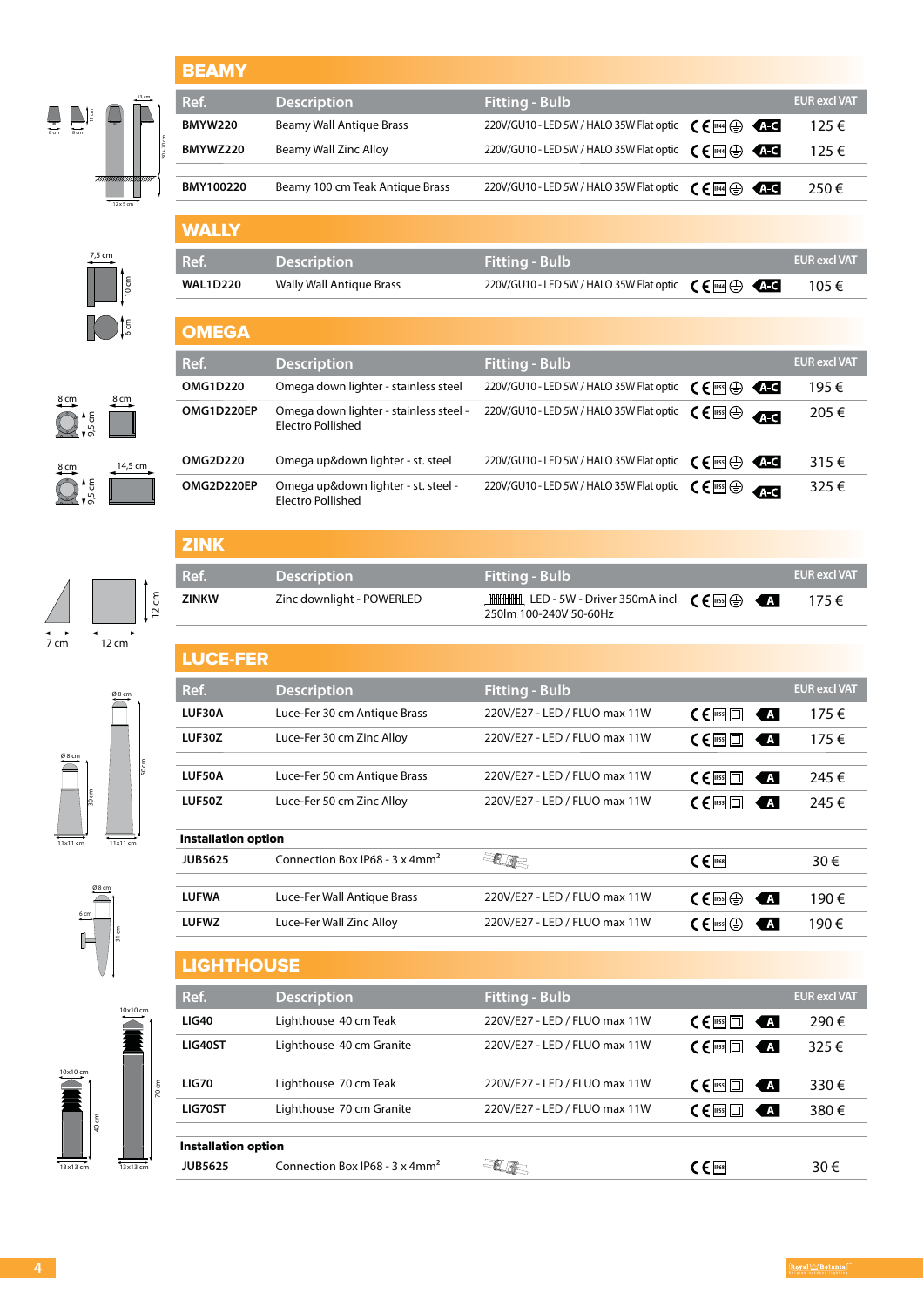|       | <b>RUSTY</b>               |                                            |                               |                                                                |                     |
|-------|----------------------------|--------------------------------------------|-------------------------------|----------------------------------------------------------------|---------------------|
|       | Ref.                       | <b>Description</b>                         | <b>Fitting - Bulb</b>         |                                                                | <b>EUR excl VAT</b> |
| 70cm  | <b>RUS40</b>               | Rusty 40 cm - Cast Iron                    | 220V/E27 - LED / FLUO max 11W | $C \in \mathbb{P}$ $\mathbb{E}$ $\mathbb{E}$<br>KA             | 180€                |
|       | <b>RUS70</b>               | Rusty 70 cm - Cast Iron                    | 220V/E27 - LED / FLUO max 11W | $\epsilon$   $\epsilon$   $\epsilon$   $\epsilon$   $\epsilon$ | 250€                |
|       | <b>Installation option</b> |                                            |                               |                                                                |                     |
|       | <b>JUB5625</b>             | Connection Box IP68 - 3 x 4mm <sup>2</sup> |                               | $C \in \mathbb{P}$ 68                                          | 30€                 |
|       | <b>IRONY</b>               |                                            |                               |                                                                |                     |
|       | Ref.                       | <b>Description</b>                         | <b>Fitting - Bulb</b>         |                                                                | <b>EUR excl VAT</b> |
| 70 cm | <b>IRN40</b>               | Irony 40 cm - Cast Iron                    | 220V/E27 - LED / FLUO max 11W | A                                                              | 235€                |

**IRN70** Irony 70 cm - Cast Iron 220V/E27 - LED / FLUO max 11W  $\left(\begin{array}{cc} \in \mathbb{R} & \text{if } 310 \in \end{array}\right)$ 

**Ref. Description EUR EUR EUR EUR EUR EUR EUR EUR EUR EUR EUR EUR EUR NOR40** Northpole 40 cm Teak 220V/E27 - LED / FLUO max 11W  $\text{CE} \Box \ \ \text{A}$  210  $\in$ **NOR40ST** Northpole 40 cm Granite 220V/E27 - LED / FLUO max 11W  $\left( \begin{array}{cc} \in \mathbb{R} \mathbb{Z} \\ \in \mathbb{R} \end{array} \right)$  230 €

**NOR70** Northpole 70 cm Teak 220V/E27 - LED / FLUO max 11W **IP55** 245 € **NOR70ST** Northpole 70 cm Granite 220V/E27 - LED / FLUO max 11W  $\text{CE}$   $\text{F}$   $\text{F}$   $\text{F}$   $\text{F}$  285  $\in$ 

#### Connection box included

**NORTHPOLE** 

Installation option



10 x 20 cm 10 x 20 cm

40 cm

 $\frac{5}{\sqrt{219 \text{ cm}}}$ 

Ø 13 cm

10 x 20 cm

**The Contract** 

Ø 13 cm

10 x 20 cm



|                                                           |       | <b>JUB5625</b>             | Connection Box IP68 - 3 x 4mm <sup>2</sup> | <b>ELRE</b>                       | $C \in \mathbb{P}$ 68                       | 30€                 |
|-----------------------------------------------------------|-------|----------------------------|--------------------------------------------|-----------------------------------|---------------------------------------------|---------------------|
|                                                           |       |                            |                                            |                                   |                                             |                     |
|                                                           |       | <b>RECTAN</b>              |                                            |                                   |                                             |                     |
|                                                           |       | Ref.                       | <b>Description</b>                         | <b>Fitting - Bulb</b>             |                                             | <b>EUR excl VAT</b> |
| 14,5 x 9 cm                                               |       | <b>REC40</b>               | Rectan 40 cm Teak                          | 220V/E27 - LED / FLUO max 11W     | $C \in \mathbb{P}$ $\Box$<br>$\Delta$       | 370€                |
|                                                           |       | REC40ST                    | Rectan 40 cm Granite                       | 220V/E27 - LED / FLUO max 11W     | $C \in \mathbb{P}$ $\Box$<br>$\blacksquare$ | 385€                |
|                                                           |       |                            |                                            |                                   |                                             |                     |
|                                                           |       | <b>REC70</b>               | Rectan 70 cm Teak                          | 220V/E27 - LED / FLUO max 11W     | $C \in \mathbb{R}$ $\Box$<br>$\blacksquare$ | 420€                |
|                                                           |       | REC70ST                    | Rectan 70 cm Granite                       | 220V/E27 - LED / FLUO max 11W     | C∈□<br>$\blacksquare$                       | 450€                |
| $\frac{19 \times 11 \text{ cm}}{25 \times 11 \text{ cm}}$ |       |                            |                                            |                                   |                                             |                     |
|                                                           |       | <b>Installation option</b> |                                            |                                   |                                             |                     |
|                                                           |       | <b>JUB5625</b>             | Connection Box IP68 - 3 x 4mm <sup>2</sup> | <b>ELEC</b>                       | $C \in \mathbb{P}$ 68                       | 30€                 |
|                                                           |       |                            |                                            |                                   |                                             |                     |
|                                                           |       | <b>ELLIPSE</b>             |                                            |                                   |                                             |                     |
| 'x 9 cm                                                   |       | Ref.                       | <b>Description</b>                         | <b>Fitting - Bulb</b>             |                                             | <b>EUR excl VAT</b> |
|                                                           |       | <b>ELL40</b>               | Ellipse 40 cm Teak                         | 220V/E27 - LED / FLUO max 11W     | $C \in \mathbb{R}$ $\Box$<br>$\blacksquare$ | 370€                |
|                                                           |       | ELL40ST                    | Ellipse 40 cm Granite                      | 220V/E27 - LED / FLUO max 11W     | $C \in \mathbb{P}$ $\Box$<br>$\blacksquare$ | 385€                |
|                                                           | 70 cm |                            |                                            |                                   |                                             |                     |
|                                                           |       | <b>ELL 70</b>              | Ellince 70 cm Tools                        | $2200/(E27 - E5 / E110)$ may 11 M | $\overline{\phantom{a}}$<br>- 1             | 120c                |



18 x 10 cm 18 x 10 cm

40 cm

17 x 9 cm

t

17 x 9 cm

Ħ

| Kef.                       | <b>Description</b>                         | Fitting - Bulb                |                                                             | EUK exci VAT |
|----------------------------|--------------------------------------------|-------------------------------|-------------------------------------------------------------|--------------|
| <b>ELL40</b>               | Ellipse 40 cm Teak                         | 220V/E27 - LED / FLUO max 11W | $C \in \mathbb{R}$ $\Box$<br>KA                             | 370€         |
| ELL40ST                    | Ellipse 40 cm Granite                      | 220V/E27 - LED / FLUO max 11W | $\mathsf{C}\in\mathsf{P}^{\mathsf{ss}}\square$<br>KA        | 385€         |
|                            |                                            |                               |                                                             |              |
| <b>ELL70</b>               | Ellipse 70 cm Teak                         | 220V/E27 - LED / FLUO max 11W | $C \in \mathbb{P}^{ss}$<br>KA                               | 420€         |
| ELL70ST                    | Ellipse 70 cm Granite                      | 220V/E27 - LED / FLUO max 11W | $\mathsf{C}\in\mathsf{P}^{\mathsf{ss}}\square$<br><b>KA</b> | 450€         |
|                            |                                            |                               |                                                             |              |
| <b>Installation option</b> |                                            |                               |                                                             |              |
| <b>JUB5625</b>             | Connection Box IP68 - 3 x 4mm <sup>2</sup> | <b>ELECT</b>                  | $C \in \mathbb{F}$                                          | 30€          |
|                            |                                            |                               |                                                             |              |
| <b>ELLW</b>                | Ellipse Wall Teak                          | 220V/E27 - LED / FLUO max 11W | $C \in$ $ $ rss $  \Box$<br>KA                              | 335€         |
|                            |                                            |                               |                                                             |              |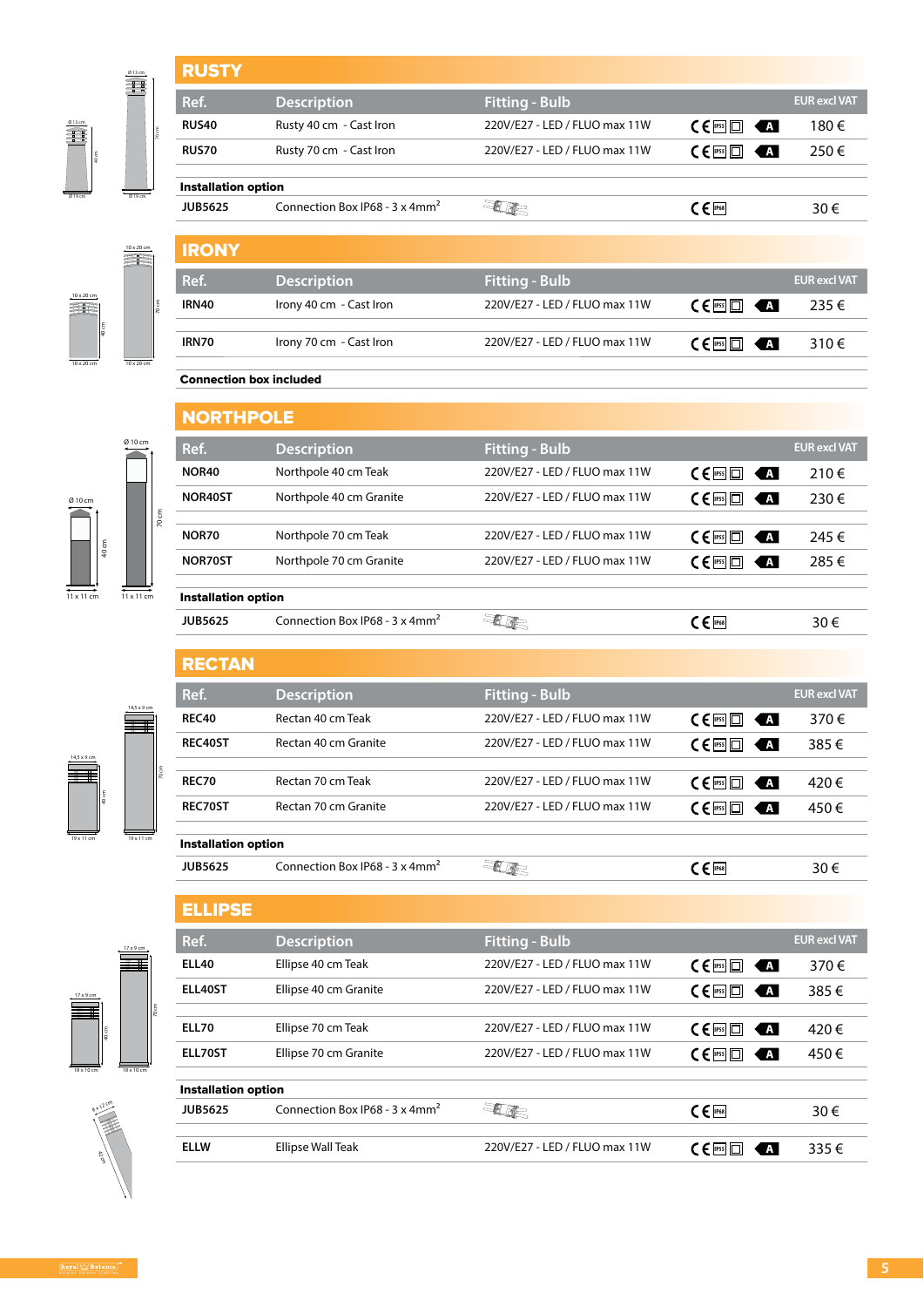| <b>NOCTUS</b>              |                                            |                               |                                             |                     |
|----------------------------|--------------------------------------------|-------------------------------|---------------------------------------------|---------------------|
| Ref.                       | <b>Description</b>                         | <b>Fitting - Bulb</b>         |                                             | <b>EUR excl VAT</b> |
| NOC30                      | Noctus 30 cm Stainless Steel               | 220V/E27 - LED / FLUO max 11W | $C \in$ $ $ rss $  \Box  $<br>K A I         | 95€                 |
| <b>NOC60</b>               | Noctus 60 cm Stainless Steel               | 220V/E27 - LED / FLUO max 11W | $C \in \mathbb{P}$ $\Box$<br>$\overline{A}$ | 135€                |
| <b>Installation option</b> |                                            |                               |                                             |                     |
| <b>JUB5625</b>             | Connection Box IP68 - 3 x 4mm <sup>2</sup> |                               | $C \in \mathbb{P}$ <sup>68</sup>            | 30€                 |
| <b>NOCW</b>                | Noctus Wall Stainless Steel                | 220V/E27 - LED / FLUO max 11W | $C \in \mathbb{R}$<br><b>KA</b>             | 110€                |
| <b>NOCT</b>                | <b>Noctus Top Stainless Steel</b>          |                               | C€<br>$\overline{A}$                        | 70€                 |

**Die Behandlung für den Einsatz von Edelstahlteilen in Meeresumwelt ist auf Anfrage. Installieren Sie keine Sparbirne auf einem Bewegungsmelder!**

## Ø 17 cm 60 cm Ø 17 cm

9 x 9 cm 9 x 9 cm

Ø 8 cm

10 cm

30 cm

Ø 6 cm

60 cm

Ø 6 cm

Ø 6 cm

45 cm

100 cm

30 cm

 $9 \times 9$  cm

30 cm

 $9 \times 9$  cm

12,5 x 7,5cm

Ō.

20 x 7.5cm

Ō.

| NEPTUNE       |                                  |                                                                                                                             |                     |
|---------------|----------------------------------|-----------------------------------------------------------------------------------------------------------------------------|---------------------|
| Ref.          | <b>Description</b>               | <b>Fitting - Bulb</b>                                                                                                       | <b>EUR excl VAT</b> |
| NPT60         | Neptune 60 cm - stainless steel  | 3X 220V/E27 - LED / FLUO max 11W $\left( \begin{array}{ccc} \bullet & \bullet \\ \bullet & \bullet \end{array} \right)$     | 650€                |
| <b>NPT100</b> | Neptune 100 cm - stainless steel | 3X 220V/E27 - LED / FLUO max 11W $\left( \begin{array}{ccc} \epsilon & \epsilon \\ \epsilon & \epsilon \end{array} \right)$ | 780€                |
|               |                                  |                                                                                                                             |                     |

#### Connection box included

Treatment for use of stainless steel parts in marine environment or demand. Do not install energy saving bulbs on a movement detector!<br>Traitement pour utilisation des pièces en acier inoxydable en milieu marin sur demande. **Die Behandlung für den Einsatz von Edelstahlteilen in Meeresumwelt ist auf Anfrage. Installieren Sie keine Sparbirne auf einem Bewegungsmelder!**

#### Q-BIC

| Ref.        | <b>Description</b>                                       | <b>Fitting - Bulb</b>                       |                                   | <b>EUR excl VAT</b> |
|-------------|----------------------------------------------------------|---------------------------------------------|-----------------------------------|---------------------|
| QB301D220EP | Q-BIC 30 cm - 1 lamp - st. steel -<br>Electro Pollished  | 220V/GU10 - LED 5W / HALO 35W<br>Flat optic | $CE^{ms} \oplus \overline{AC}$    | 310 $\epsilon$      |
| OB302D220EP | Q-BIC 30 cm - 2 lamps - st. steel -<br>Electro Pollished | 220V/GU10 - LED 5W / HALO 35W<br>Flat optic | $CF^{\text{BS}} \oplus \text{AC}$ | 480€                |

|                                        |                                  | <b>JUB5625</b>             | Connection Box IP68 - 3 x 4mm <sup>2</sup>                    | <b>JURE</b>                                 | $\epsilon$ (Fires)                         | 30€  |
|----------------------------------------|----------------------------------|----------------------------|---------------------------------------------------------------|---------------------------------------------|--------------------------------------------|------|
| 9x9cm                                  | $9 \times 9$ cm                  | <b>Installation option</b> |                                                               |                                             |                                            |      |
| ξ<br>SO                                | ξ<br>$\overline{60}$             | OB602D220EP                | Q-BIC 60 cm -2 lamps - stainless steel -<br>Electro Pollished | 220V/GU10 - LED 5W / HALO 35W<br>Flat optic | $\mathsf{CE}$ less $\oplus$<br>KA-C        | 595€ |
| $12.5 \times 7.5$ cm<br>$\circ$ $\Box$ | 20 x 7,5cm<br>$\circ$ to $\cdot$ | OB601D220EP                | Q-BIC 60 cm - 1 lamp - stainless steel -<br>Electro Pollished | 220V/GU10 - LED 5W / HALO 35W<br>Flat optic | $\mathsf{CE}$ less $\oplus$<br><b>KA-C</b> | 425€ |
|                                        |                                  |                            |                                                               |                                             |                                            |      |

| 7,5 cm                     | 12,5 cm                           | OBG1D220EP | Q-BIC floor - 1 lamp - stainless steel -<br>Electro Pollished       | 220V/GU10 - LED 5W / HALO 35W<br>Flat optic | $CE^{ms}$<br><b>AKC</b>  | 260€ |
|----------------------------|-----------------------------------|------------|---------------------------------------------------------------------|---------------------------------------------|--------------------------|------|
| 7,5 cm                     | $\int_{0}^{x}$<br>20 cm           | OBG2D220EP | Q-BIC floor - 2 lamps - stainless steel -<br>Electro Pollished      | 220V/GU10 - LED 5W / HALO 35W<br>Flat optic | $CE^{ms}$<br><b>ALC</b>  | 430€ |
|                            | $rac{1}{2}$                       |            |                                                                     |                                             |                          |      |
| 7,5 cm                     | 12,5 cm                           | OBW1D220EP | Q-BIC wall - 1 lamp - stainless steel -<br>Electro Pollished        | 220V/GU10 - LED 5W / HALO 35W<br>Flat optic | C€⊕<br>KA C              | 260€ |
| $\sum_{i=1}^{n}$<br>7,5 cm | ļ≘<br>20 cm                       | OBW2D220EP | Q-BIC wall - 2 lamps - stainless steel -<br>Electro Pollished       | 220V/GU10 - LED 5W / HALO 35W<br>Flat optic | $CE^{psg}$<br><b>A</b> C | 430€ |
| $\Xi$                      | $10 \text{ cm}$                   |            |                                                                     |                                             |                          |      |
| 7,5 cm<br><u>ilico</u>     | $11 \text{ cm}$<br>$9 \text{ cm}$ | OBWVD220EP | Q-BIC wall - 1 lamp - stainless steel -<br><b>Electro Pollished</b> | 220V/GU10 - LED 5W / HALO 35W<br>Flat optic | $CE^{pss}$<br><b>KAC</b> | 255€ |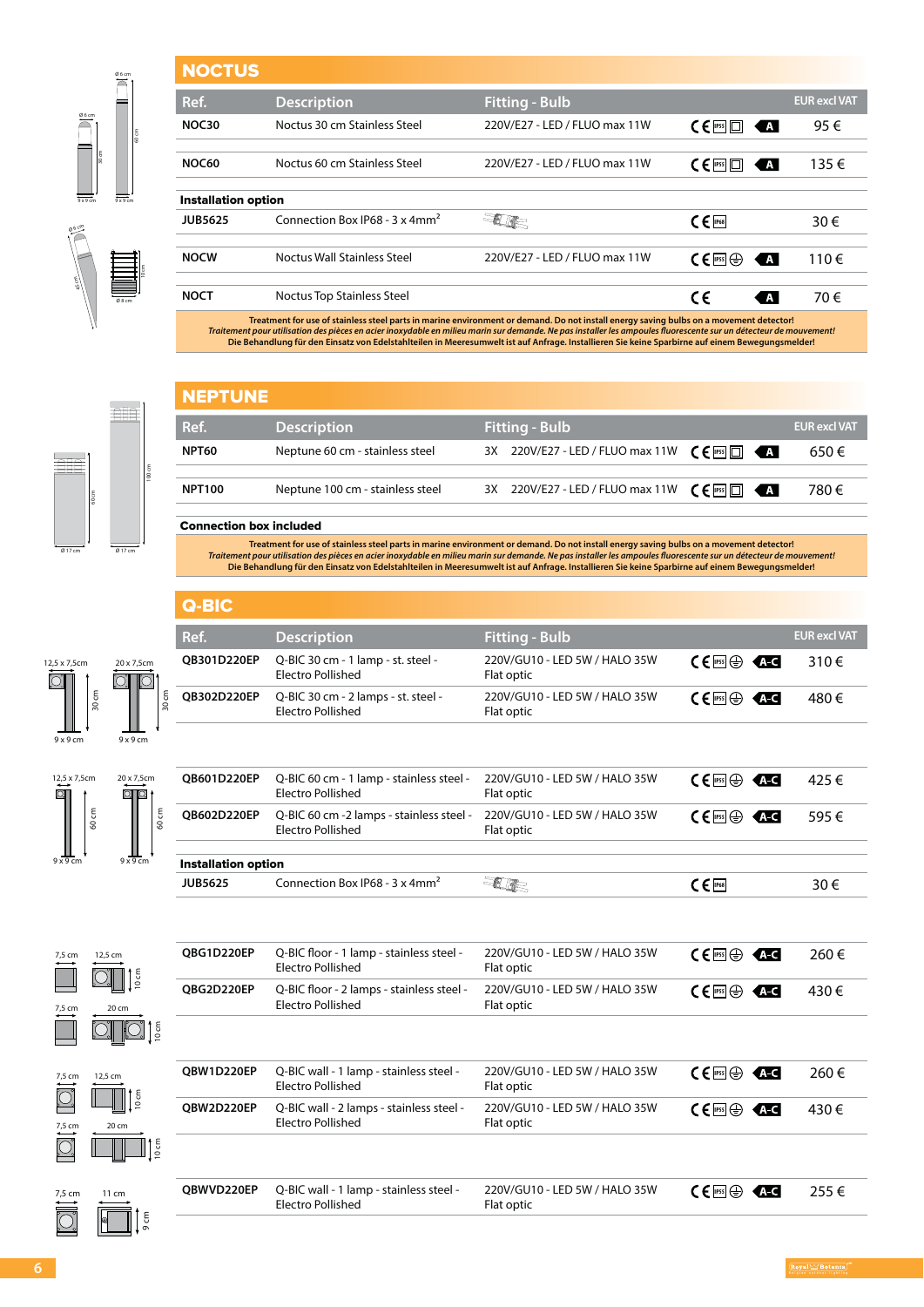| <b>BULLET</b>              |                                                         |                               |                                |                     |  |  |
|----------------------------|---------------------------------------------------------|-------------------------------|--------------------------------|---------------------|--|--|
| Ref.                       | <b>Description</b>                                      | <b>Fitting - Bulb</b>         |                                | <b>EUR excl VAT</b> |  |  |
| <b>BLT220</b>              | <b>Bullet Zinc Alloy - ADJUSTABLE</b><br>8x13x h.110 cm | 220V/GU10 - LED 7W / HALO 35W | $CE^{ps} \oplus \overline{AC}$ | 220€                |  |  |
| <b>BLTG220</b>             | <b>Bullet Zinc Alloy - SPIKE</b><br>8x13x h.40 cm       | 220V/GU10 - LED 7W / HALO 35W | $CE$ $\rightarrow$ $CE$        | 190€                |  |  |
| <b>Installation option</b> |                                                         |                               |                                |                     |  |  |
| <b>JUB5625</b>             | Connection Box IP68 - 3 x 4mm <sup>2</sup>              |                               | $\epsilon$ (P68                | 30€                 |  |  |
|                            |                                                         |                               |                                |                     |  |  |



± 110 cm

11 cm  $\overline{\mathbb{R}}$ 

ADJUSTABLE

± 40 cm

13 cm

| <b>COBRA</b>               |                                                    |           |                                                                    |                                             |                     |
|----------------------------|----------------------------------------------------|-----------|--------------------------------------------------------------------|---------------------------------------------|---------------------|
| Ref.                       | <b>Description</b>                                 |           | <b>Fitting - Bulb</b>                                              |                                             | <b>EUR excl VAT</b> |
| <b>CBR605</b>              | Cobra 60 cm st. steel POWERLED                     |           | الشار LED - 5W - Driver 350mA incl<br>350lm 2750K 100-240V 50/60Hz | $C \in$ $  \text{PSS}   (\frac{L}{2})$<br>A | 425€                |
| <b>Installation option</b> |                                                    |           |                                                                    |                                             |                     |
| JUB5625                    | Connection Box IP68 - $3 \times 4$ mm <sup>2</sup> |           |                                                                    | $\epsilon$ (Fip68                           | 30€                 |
|                            |                                                    |           |                                                                    |                                             |                     |
| CBRW <sub>5</sub>          | Cobra Wall st. steel                               | POWERI ED | 350lm 2750K 100-240V 50/60Hz                                       | $\mathsf{CE}$ less $\oplus$<br>ζA.          | 360€                |

100 cm 10 cm

SPIKY LOUNGE

**SPL** Spiky floor lamp - Antique Brass - **POWERLED** 

| <b>SPIKY</b>     |                                                                                                  |                                                        |                              |                     |
|------------------|--------------------------------------------------------------------------------------------------|--------------------------------------------------------|------------------------------|---------------------|
| Ref.             | <b>Description</b>                                                                               | <b>Fitting - Bulb</b>                                  |                              | <b>EUR excl VAT</b> |
| <b>SPK</b>       | Spiky 10 x 100 cm - Antique Brass -<br>POWERI ED                                                 | <b>_IIIIIIIIIIIIIIII</b> IIII LED - 5W - 350lm - 2750K | $CF$ ipss $\oplus$ $\bullet$ | 230 €               |
| <b>LEDCONKIT</b> | LED Driver IP68 350mA 100-240V 50-60Hz<br>$DR11 +$ Connection box JUB5625 + Junction box JUB5630 |                                                        | $\epsilon$ (Fires)           | 85€                 |

**Ref. Description <b>EUR EUR EUR EUR EUR EUR EUR EUR EUR EUR EUR EUR EUR EUR EUR EUR EUR EUR** 

LED - 5W - Driver 350mA incl 350lm 2750K 100-240V 50/60Hz

**IP5**<sup>s</sup> **Ext** 595 €



 $9,5 \times 9,5$  cm

17 cm 6 cm

7 cm 17 cm

70 cm

110cm

6,5 cm

6,5 cm

| <b>TWIN</b>    |                                           |                                                                                            |                                                         |                     |
|----------------|-------------------------------------------|--------------------------------------------------------------------------------------------|---------------------------------------------------------|---------------------|
| Ref.           | <b>Description</b>                        | <b>Fitting - Bulb</b>                                                                      |                                                         | <b>EUR excl VAT</b> |
| TWIN70G        | Twin 70cm - Corian GREY - POWERLED        | السلسلة LED - 5W - Driver 350mA incl<br>250lm 2750K 100-240V 50/60Hz                       | $\mathsf{C}\mathsf{F}$ (FSI)<br>K A I                   | 515€                |
| <b>TWIN70W</b> | Twin 70cm - Corian WHITE - POWERLED       | 250lm 2750K 100-240V 50/60Hz                                                               | $\mathsf{C}\mathsf{F}$ less $\circledast$<br>$\vert$ A  | 515€                |
| <b>TWINWG</b>  | Twin wall - Corian GRFY - POWERLED        | <b>ILILIANIEL</b> , LED - 5W - Driver 350mA incl<br>250lm 2750K 100-240V 50/60Hz           | $\mathsf{C}\in\mathsf{PFS}(\oplus)$<br>KA               | 230€                |
| <b>TWINWW</b>  | Twin wall - Corian WHITE - POWERLED       | 250lm 2750K 100-240V 50/60Hz                                                               | $C \in \mathbb{F}^{ss}(\oplus)$<br>K A I                | 230€                |
| <b>TWINUG</b>  | Twin up or down - Corian GREY - POWERLED  | Lillillillillillillillillilli LED - 5W - Driver 350mA incl<br>350lm 2750K 100-240V 50/60Hz | $\mathsf{CE}$ less $\oplus$<br>K A I                    | 270€                |
| <b>TWINUW</b>  | Twin up or down - Corian WHITE - POWERLED | 350lm 2750K 100-240V 50/60Hz                                                               | $\mathsf{C}\mathsf{F}$ less $\circledast$<br><b>KAI</b> | 270€                |



17 cm 6 cm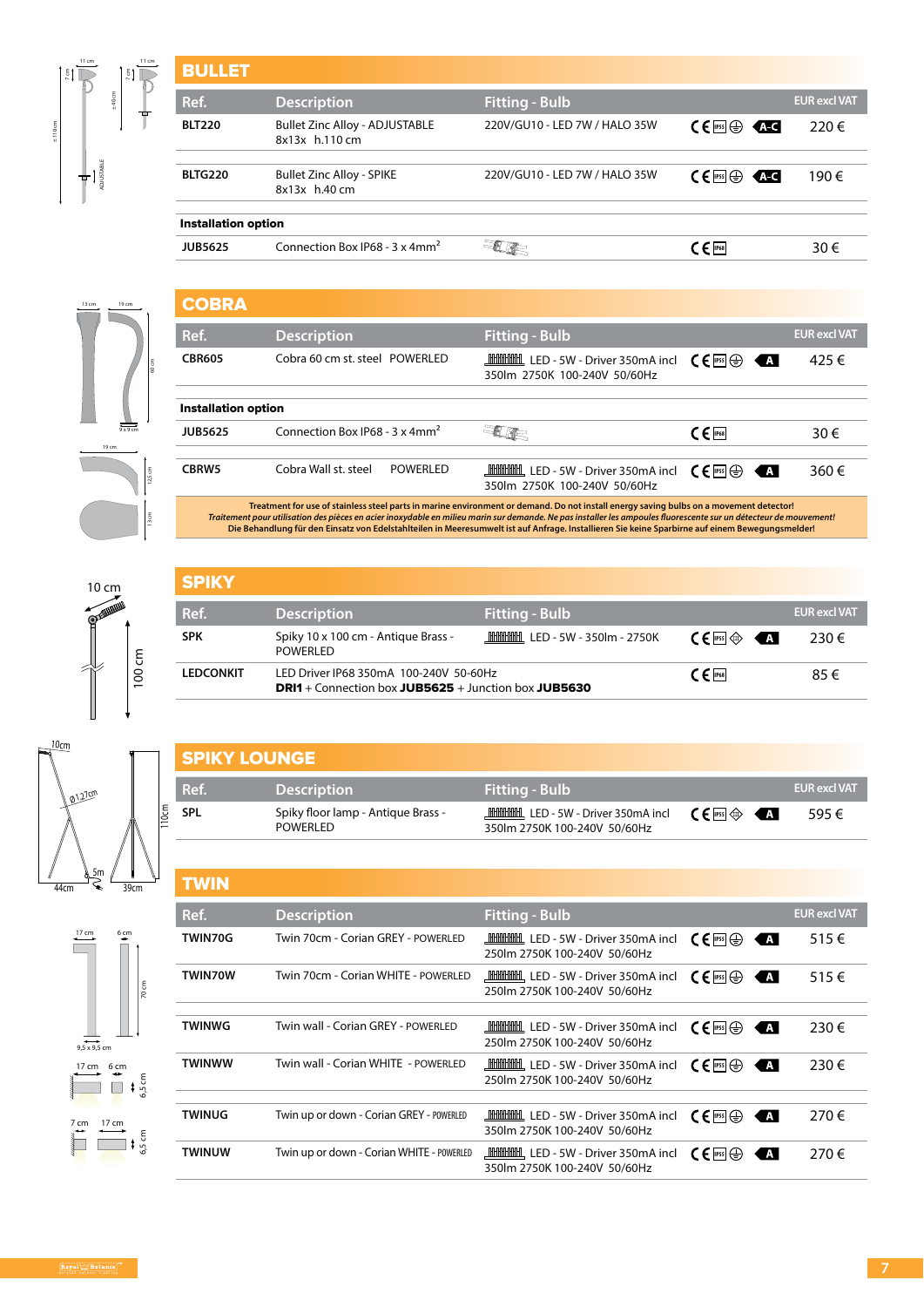

34cm

 $\widetilde{\mathscr{D}z_{5c_{m}}}$ 

16cm

#### LOG

PARKER

10cm

**PRKW** Parker wall - Antique Brass

**PRKF** Parker Flood - Antique Brass

**PRKP** Parker Path - Antique Brass

with plug - POWERLED

with plug - POWERLED

with plug - POWERLED

| Ref.                       | <b>Description</b>                                 | <b>Fitting - Bulb</b>                                                          |                                               | <b>EUR excl VAT</b> |
|----------------------------|----------------------------------------------------|--------------------------------------------------------------------------------|-----------------------------------------------|---------------------|
| LOG70                      | Log 70cm - Teak - POWERLED                         | <b>ININING LED - 5W - Driver 350mA incl</b><br>350lm 2750K 100-240V 50-60Hz    | $\mathsf{C}\mathsf{F}$ (FSI)<br>KA            | 395€                |
| <b>Installation option</b> |                                                    |                                                                                |                                               |                     |
| JUB5625                    | Connection Box IP68 - $3 \times 4$ mm <sup>2</sup> |                                                                                | $\epsilon$ $\epsilon$ $\epsilon$ $\epsilon$   | 30€                 |
| <b>LOGW</b>                | Log wall - Teak - POWERLED                         | <b>ININING LED - 5W - Driver 350mA incl</b><br>350 m 2750 K 100-240 V 50-60 Hz | $\mathsf{C}\mathsf{F}$ rss $\mathsf{F}$<br>KA | $230 \in$           |
|                            |                                                    |                                                                                |                                               |                     |

| <b>PRATO</b> |                                                                                      |                                                                |                                 |                     |
|--------------|--------------------------------------------------------------------------------------|----------------------------------------------------------------|---------------------------------|---------------------|
| Ref.         | <b>Description</b>                                                                   | <b>Fitting - Bulb</b>                                          |                                 | <b>EUR excl VAT</b> |
| <b>PRTWW</b> | <b>PRATO WALL - ALU &amp; STAINLESS STEEL</b><br>Powder Coated WHITE - POWERLED      | LED - 5,8W - Driver 500mA incl<br>540lm 3000K 100-240V 50-60Hz | $CE^{ms} \oplus \blacksquare$   | $335 \in$           |
| <b>PRTWA</b> | <b>PRATO WALL - ALU &amp; STAINLESS STEEL</b><br>Powder Coated ANTHRACITE - POWERLED | LED - 5,8W - Driver 500mA incl<br>540lm 3000K 100-240V 50-60Hz | $CF^{\text{BS}} \oplus \bullet$ | $335 \in$           |
| <b>PRTWS</b> | <b>PRATO WALL - ALU &amp; STAINLESS STEEL</b><br>Powder Coated SAND - POWERLED       | LED - 5,8W - Driver 500mA incl<br>540lm 3000K 100-240V 50-60Hz | $CF^{\text{ms}} \oplus \cdots$  | $335 \in$           |

**Ref. Description <b>EUR EUR EUR EUR EUR EUR EUR EUR EUR EUR EUR EUR EUR EUR EUR EUR EUR EUR** 

 LED - 5,8W - Driver 500mA incl 540lm 3000K 100-240V 50-60Hz

LED - 8,3W - Driver 750mA incl 720lm 3000K 100-240V 50-60Hz

 LED - 8,3W - Driver 750mA incl 720lm 3000K 100-240V 50-60Hz

**IP555 IP55** <del>**I**</del> 545 €

**IP55 A** 795 €

 $C \in \mathbb{F}$ 59 **A** 645 €







|    | Ø 50 cm           |                          |            |       |
|----|-------------------|--------------------------|------------|-------|
| 6m |                   | 180 cm<br>4 <sub>m</sub> | Ø 22 cm    | 48 cm |
|    | $50 \times 50$ cm |                          | 25 x 25 cm |       |







| LAMPALAIR    |                                                                 |                             |                            |                     |
|--------------|-----------------------------------------------------------------|-----------------------------|----------------------------|---------------------|
| Ref.         | <b>Description</b>                                              | Fitting - Bulb <sup> </sup> |                            | <b>EUR excl VAT</b> |
| <b>LPL50</b> | Lampalair table lamp - stainless steel 220V/G9 - LED / HALO 25W |                             | $CE^{ms} \oplus \text{AC}$ | 235€                |
| .            |                                                                 | .                           |                            |                     |

**LPL180** Lampalair floor lamp - stainless steel granite base & spike 220V/E27 - LED / FLUO max 11W **IPSE**  $\left( \begin{array}{cc} \in \mathbb{R} & \text{if } 395 \in \end{array} \right)$ Treatment for use of stainless steel parts in marine environment or demand. Do not install energy saving bulbs on a movement detector!<br>Traitement pour utilisation des pièces en acier inoxydable en milieu marin sur demande.

**Die Behandlung für den Einsatz von Edelstahlteilen in Meeresumwelt ist auf Anfrage. Installieren Sie keine Sparbirne auf einem Bewegungsmelder!**

| 3D          |                                                                        |                               |                                               |                     |
|-------------|------------------------------------------------------------------------|-------------------------------|-----------------------------------------------|---------------------|
| Ref.        | <b>Description</b>                                                     | <b>Fitting - Bulb</b>         |                                               | <b>EUR excl VAT</b> |
| 3D          | 3D Floorlamp - alu powdercoated<br>WHITE - Shade in 3D washable Fabric | 220V/E27 - LED / FLUO max 11W | $C \in \mathbb{P}^{rs}$ $\Box$<br>$\sqrt{30}$ | 985€                |
| 033DBALLAST | Granite ballast 8kg Ø40cm                                              |                               |                                               | 95€                 |

| <b>60T</b> |                                                                                               |                |                                 |                     |
|------------|-----------------------------------------------------------------------------------------------|----------------|---------------------------------|---------------------|
| Ref.       | <b>Description</b>                                                                            | Fitting - Bulb |                                 | <b>EUR excl VAT</b> |
| 60T        | 60T Big standing lamp - Stainless steel 220V/E27 - LED / FLUO globe max<br>- Electro Polished | 20W            | $CF^{\mathbb{R}}$ $\Box$ $\Box$ | 850€                |

| <b>CLUB</b> |                                                                                             |                       |                                       |                     |
|-------------|---------------------------------------------------------------------------------------------|-----------------------|---------------------------------------|---------------------|
| Ref.        | <b>Description</b>                                                                          | <b>Fitting - Bulb</b> |                                       | <b>EUR excl VAT</b> |
| CLB         | Club floor lamp - Teak / Stainless steel 220V/E27 - LED / FLUO max 11W<br>- ElectroPolished |                       | $C \in \mathbb{P}^{ss}$ $\Box$ $\Box$ | 850€                |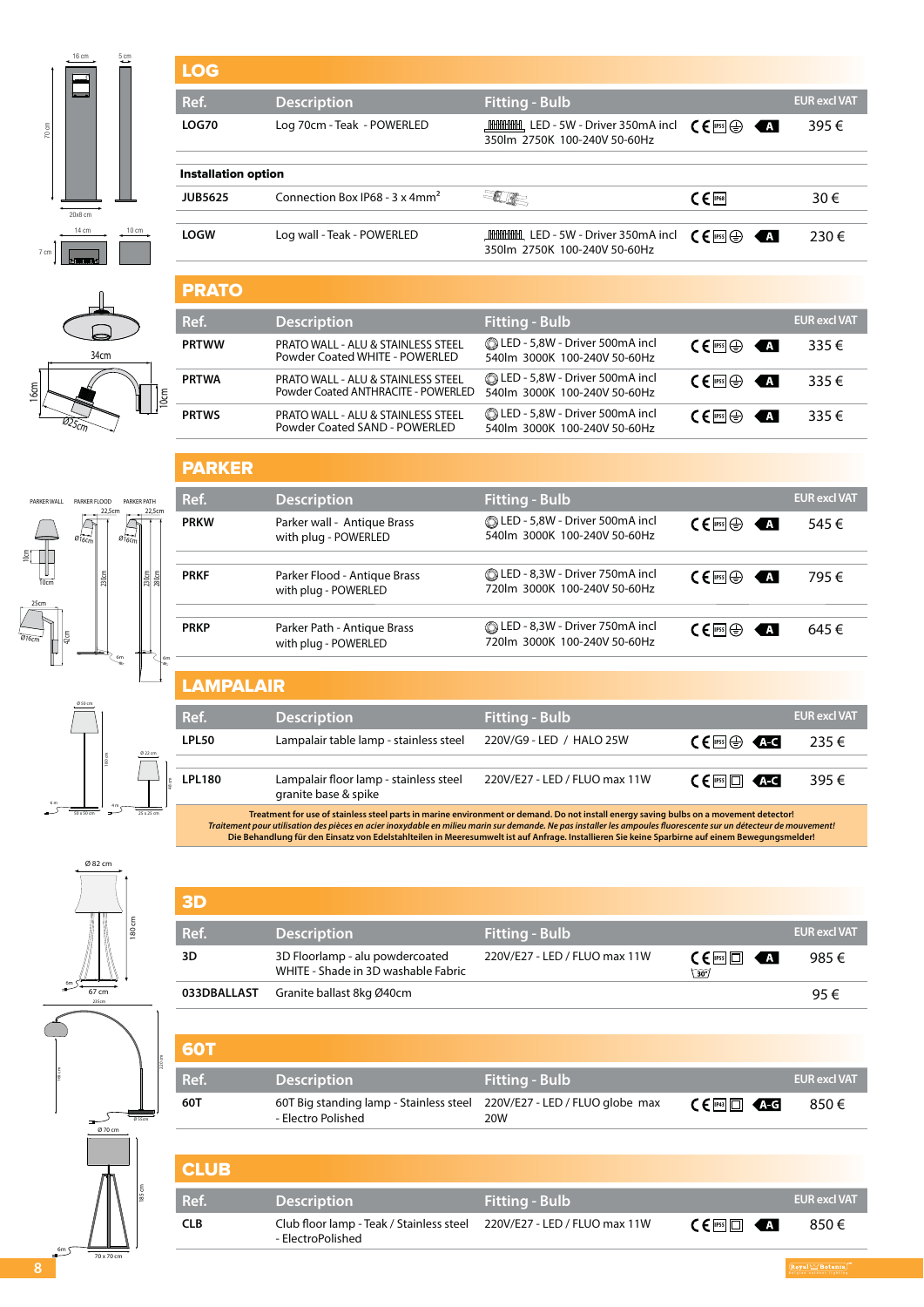#### DOME WALL



| ------------    |                                       |                                   |                                                                  |                     |
|-----------------|---------------------------------------|-----------------------------------|------------------------------------------------------------------|---------------------|
| Ref.            | <b>Description</b>                    | <b>Fitting - Bulb</b>             |                                                                  | <b>EUR excl VAT</b> |
| <b>DOMEWBCL</b> | ALU Powder Coated BLACK / CLEAR Glass | INCLUDED carbon filament lamp 35W | $\mathsf{C}\mathsf{F}$ $\mathsf{F}^{\mathsf{B}}$ $\oplus$<br>KAG | 375€                |
| <b>DOMEWBSM</b> | ALU Powder Coated BLACK / SMOKE Glass | INCLUDED carbon filament lamp 35W | $\mathsf{C}\mathsf{F}$ ip43<br><b>ALG</b>                        | 415€                |
| <b>DOMEWBAM</b> | ALU Powder Coated BLACK / AMBER Glass | INCLUDED carbon filament lamp 35W | KA G<br>$\in$ [P43] $\left(\leftarrow$ ]                         | 415€                |
| <b>DOMEWWCL</b> | ALU Powder Coated WHITE / CLEAR Glass | INCLUDED carbon filament lamp 35W | KA G<br>$\mathsf{C} \in \mathsf{P}^{43}(\oplus)$                 | 375€                |
| <b>DOMEWWSM</b> | ALU Powder Coated WHITE / SMOKE Glass | INCLUDED carbon filament lamp 35W | C € l¤9 ⊕<br>KAG                                                 | 415€                |
| <b>DOMEWWAM</b> | ALU Powder Coated WHITE / AMBER Glass | INCLUDED carbon filament lamp 35W | $\in \mathsf{F}$ [P43] $\left(\frac{11}{2}\right)$<br><b>ALG</b> | 415€                |
|                 |                                       |                                   |                                                                  |                     |

### DOME FLOOR

| <b>JUB5625</b>             | Connection Box IP68 - 3 x 4mm <sup>2</sup> |                                   | $C \in \mathbb{P}$ <sup>1P68</sup>         | 30€                |
|----------------------------|--------------------------------------------|-----------------------------------|--------------------------------------------|--------------------|
| <b>Installation option</b> |                                            |                                   |                                            |                    |
| <b>DOMEFWAM</b>            | ALU Powder Coated WHITE / AMBER Glass      | INCLUDED carbon filament lamp 35W | $C \in \mathbb{P}$ $\Box$                  | 500€<br><b>ALG</b> |
| <b>DOMEFWSM</b>            | ALU Powder Coated WHITE / SMOKE Glass      | INCLUDED carbon filament lamp 35W | $\subset \in$ [P43] $\Box$ ]               | 500€<br><b>ALG</b> |
| <b>DOMEFWCL</b>            | ALU Powder Coated WHITE / CLEAR Glass      | INCLUDED carbon filament lamp 35W | $C \in \mathbb{P}$ $\Box$                  | 460€<br>KA G       |
| <b>DOMEFBAM</b>            | ALU Powder Coated BLACK / AMBER Glass      | INCLUDED carbon filament lamp 35W | $\epsilon$ $\Box$                          | 500€<br><b>ALG</b> |
| <b>DOMEFBSM</b>            | ALU Powder Coated BLACK / SMOKE Glass      | INCLUDED carbon filament lamp 35W | $C \in \left[ \frac{P}{P} \cdot 3 \right]$ | 500€<br>KAG        |
| <b>DOMEFBCL</b>            | ALU Powder Coated BLACK / CLEAR Glass      | INCLUDED carbon filament lamp 35W | C ∈l™l⊡l                                   | 460€<br>KAG        |
|                            |                                            |                                   |                                            |                    |

### DOME MOVE

| <b>DOMEMBCL</b> | ALU Powder Coated BLACK / CLEAR Glass | INCLUDED carbon filament lamp 35W | $\zeta \in \mathbb{R}^{43}$<br>KA G                                                                                                                                                                                                                                                                                                                                                                                                   | 540€ |
|-----------------|---------------------------------------|-----------------------------------|---------------------------------------------------------------------------------------------------------------------------------------------------------------------------------------------------------------------------------------------------------------------------------------------------------------------------------------------------------------------------------------------------------------------------------------|------|
| <b>DOMEMBSM</b> | ALU Powder Coated BLACK / SMOKE Glass | INCLUDED carbon filament lamp 35W | $\epsilon$ [P43 $\Box$ ]<br>KAG                                                                                                                                                                                                                                                                                                                                                                                                       | 580€ |
| <b>DOMEMBAM</b> | ALU Powder Coated BLACK / AMBER Glass | INCLUDED carbon filament lamp 35W | $\epsilon$ ( $\epsilon$ $\epsilon$ $\epsilon$ $\epsilon$ $\epsilon$<br>KAG                                                                                                                                                                                                                                                                                                                                                            | 580€ |
| <b>DOMEMWCL</b> | ALU Powder Coated WHITE / CLEAR Glass | INCLUDED carbon filament lamp 35W | $\zeta \in \mathbb{R}^{3}$<br>KAG                                                                                                                                                                                                                                                                                                                                                                                                     | 540€ |
| <b>DOMEMWSM</b> | ALU Powder Coated WHITE / SMOKE Glass | INCLUDED carbon filament lamp 35W | $C \in \mathbb{P}$ <sup>1943</sup> $\Box$<br>KA G                                                                                                                                                                                                                                                                                                                                                                                     | 580€ |
| <b>DOMEMWAM</b> | ALU Powder Coated WHITE / AMBER Glass | INCLUDED carbon filament lamp 35W | $\epsilon$   $\epsilon$   $\epsilon$   $\epsilon$   $\epsilon$   $\epsilon$   $\epsilon$   $\epsilon$   $\epsilon$   $\epsilon$   $\epsilon$   $\epsilon$   $\epsilon$   $\epsilon$   $\epsilon$   $\epsilon$   $\epsilon$   $\epsilon$   $\epsilon$   $\epsilon$   $\epsilon$   $\epsilon$   $\epsilon$   $\epsilon$   $\epsilon$   $\epsilon$   $\epsilon$   $\epsilon$   $\epsilon$   $\epsilon$   $\epsilon$   $\epsilon$<br>KA G | 580€ |

#### DOME CEILING SHORT

| <b>DOMECSBCL</b> | ALU Powder Coated BLACK / CLEAR Glass | INCLUDED carbon filament lamp 35W | $\mathsf{CE}$ ip43<br>KA-G                                                     | 700€ |
|------------------|---------------------------------------|-----------------------------------|--------------------------------------------------------------------------------|------|
| <b>DOMECSBSM</b> | ALU Powder Coated BLACK / SMOKE Glass | INCLUDED carbon filament lamp 35W | $\zeta \in \mathbb{R}$ $\oplus$<br>KA G                                        | 740€ |
| <b>DOMECSBAM</b> | ALU Powder Coated BLACK / AMBER Glass | INCLUDED carbon filament lamp 35W | $\zeta \in \mathbb{R}$ $\oplus$<br>KAG                                         | 740€ |
| <b>DOMECSWCL</b> | ALU Powder Coated WHITE / CLEAR Glass | INCLUDED carbon filament lamp 35W | KA G                                                                           | 700€ |
| <b>DOMECSWSM</b> | ALU Powder Coated WHITE / SMOKE Glass | INCLUDED carbon filament lamp 35W | $\zeta \in \mathbb{F}$ $\oplus$<br>KAG                                         | 740€ |
| <b>DOMECSWAM</b> | ALU Powder Coated WHITE / AMBER Glass | INCLUDED carbon filament lamp 35W | <b>AG</b><br>rε<br>$\left  \mathbb{P}^{43} \right  \left( \frac{1}{2} \right)$ | 740€ |

|            |                           |                  | <b>DOME CEILING LONG</b>              |                                   |                                     |      |
|------------|---------------------------|------------------|---------------------------------------|-----------------------------------|-------------------------------------|------|
|            |                           | <b>DOMECLBCL</b> | ALU Powder Coated BLACK / CLEAR Glass | INCLUDED carbon filament lamp 35W | $CE^{m} \oplus \mathbf{CC}$         | 700€ |
|            | 74 ↔ 134 cm<br>ADJUSTABLE | <b>DOMECLBSM</b> | ALU Powder Coated BLACK / SMOKE Glass | INCLUDED carbon filament lamp 35W | $CE^{p_4} \oplus \overline{AC}$     | 740€ |
|            |                           | <b>DOMECLBAM</b> | ALU Powder Coated BLACK / AMBER Glass | INCLUDED carbon filament lamp 35W | $CE^{m} \oplus \text{CC}$           | 740€ |
|            |                           | <b>DOMECLWCL</b> | ALU Powder Coated WHITE / CLEAR Glass | INCLUDED carbon filament lamp 35W | $CE^{\mathbb{R}} \oplus \text{AC}$  | 700€ |
|            | 44 cm                     | <b>DOMECLWSM</b> | ALU Powder Coated WHITE / SMOKE Glass | INCLUDED carbon filament lamp 35W | $\mathsf{CE}$ ipas $\oplus$<br>KA G | 740€ |
| 30 x 30 cm |                           | <b>DOMECLWAM</b> | ALU Powder Coated WHITE / AMBER Glass | INCLUDED carbon filament lamp 35W | $CE$ $P43$<br><b>AG</b><br>⇔        | 740€ |

30 x 30 cm

 $\frac{12}{2}$  cm

 $23x33$ 

1 m

 $6m$ 

 $23 \text{ cm}$ 

171 cm

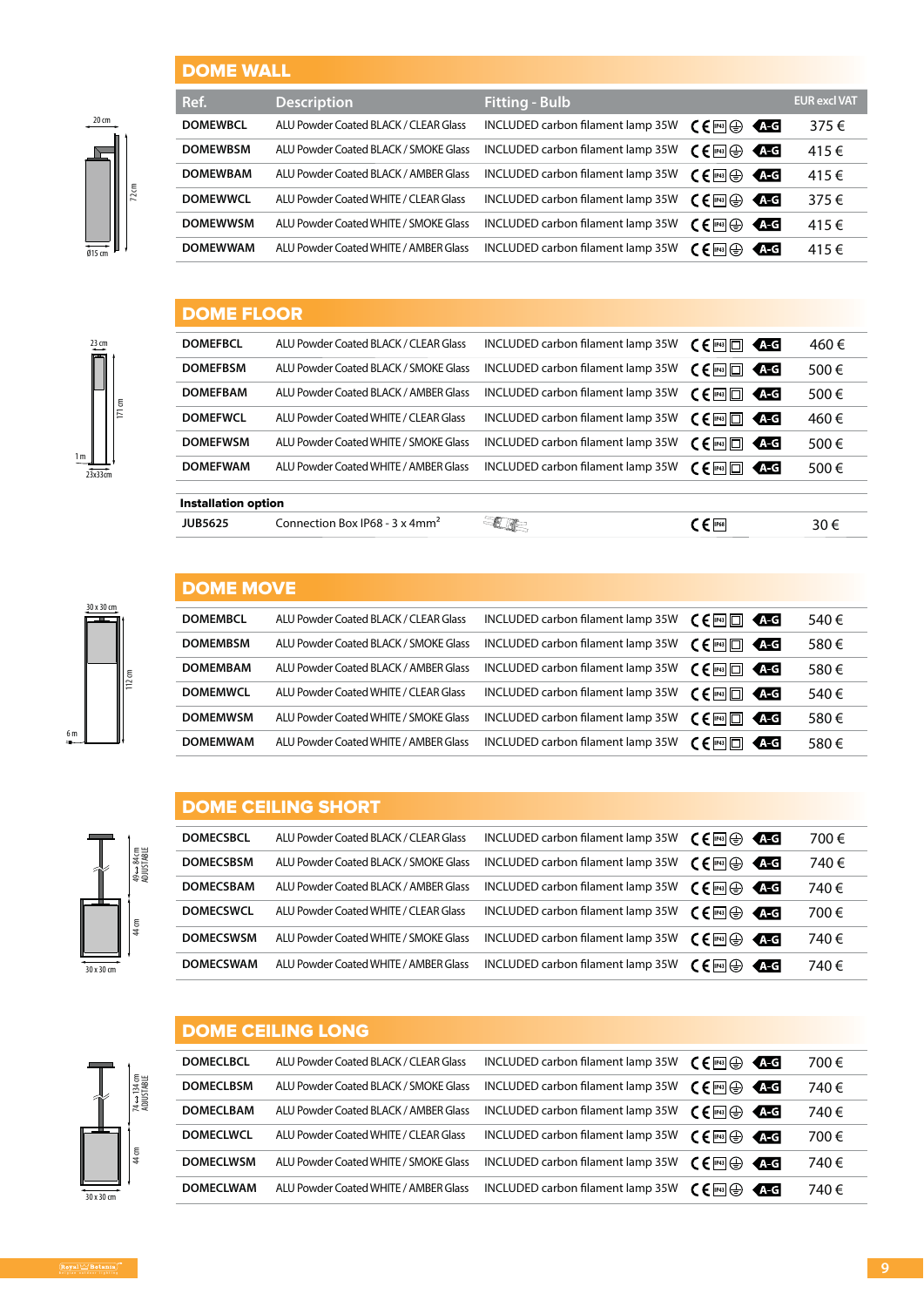#### DOME SMALL

|       | 30 x 30 cm |                 |
|-------|------------|-----------------|
|       |            |                 |
|       |            |                 |
|       |            |                 |
|       |            | $65 \text{ cm}$ |
|       |            |                 |
|       |            |                 |
| 4,5 m |            |                 |
|       |            |                 |

30 x 30 cm

60 cm

| DUINE JINALL               |                                                    |                                   |                                               |                     |
|----------------------------|----------------------------------------------------|-----------------------------------|-----------------------------------------------|---------------------|
| Ref.                       | <b>Description</b>                                 | <b>Fitting - Bulb</b>             |                                               | <b>EUR excl VAT</b> |
| <b>DOMESBCL</b>            | ALU Powder Coated BLACK / CLEAR Glass              | INCLUDED carbon filament lamp 35W | <b>AG</b><br>$C \in \mathbb{P}^{43}$          | 595€                |
| <b>DOMESBSM</b>            | ALU Powder Coated BLACK / SMOKE Glass              | INCLUDED carbon filament lamp 35W | $C \in \mathbb{P}^3$<br><b>ALG</b>            | 635€                |
| <b>DOMESBAM</b>            | ALU Powder Coated BLACK / AMBER Glass              | INCLUDED carbon filament lamp 35W | 不可<br>C∈⊠□                                    | 635€                |
| <b>DOMESWCL</b>            | ALU Powder Coated WHITE / CLEAR Glass              | INCLUDED carbon filament lamp 35W | <b>ALG</b><br>$C \in \mathbb{P}^{43}$         | 595€                |
| <b>DOMESWSM</b>            | ALU Powder Coated WHITE / SMOKE Glass              | INCLUDED carbon filament lamp 35W | $C \in \mathbb{P}^3$<br><b>AG</b>             | 635€                |
| <b>DOMESWAM</b>            | ALU Powder Coated WHITE / AMBER Glass              | INCLUDED carbon filament lamp 35W | $C \in \mathbb{P}$ 43 $\Box$<br><b>AG</b>     | 635€                |
| <b>DOME GATE</b>           |                                                    |                                   |                                               |                     |
| <b>DOMEGTBCL</b>           | ALU Powder Coated BLACK / CLEAR Glass              | INCLUDED carbon filament lamp 35W | $C \in \mathbb{P}^{43}$<br><b>AG</b>          | 590€                |
| <b>DOMEGTBSM</b>           | ALU Powder Coated BLACK / SMOKE Glass              | INCLUDED carbon filament lamp 35W | 不可<br>C∈⊠□                                    | 630€                |
| <b>DOMEGTBAM</b>           | ALU Powder Coated BLACK / AMBER Glass              | INCLUDED carbon filament lamp 35W | $C \in \mathbb{P}^{43}$<br><b>AG</b>          | 630€                |
| <b>DOMEGTWCL</b>           | ALU Powder Coated WHITE / CLEAR Glass              | INCLUDED carbon filament lamp 35W | $C \in \mathbb{P}$ 43 $\Box$<br><b>ATG</b>    | 590€                |
| <b>DOMEGTWSM</b>           | ALU Powder Coated WHITE / SMOKE Glass              | INCLUDED carbon filament lamp 35W | <b>AG</b><br>$C \in \mathbb{P}$ 43 $\square$  | 630€                |
| <b>DOMEGTWAM</b>           | ALU Powder Coated WHITE / AMBER Glass              | INCLUDED carbon filament lamp 35W | $C \in \mathbb{P}$ 43 $\square$<br><b>ALG</b> | 630€                |
| <b>Installation option</b> |                                                    |                                   |                                               |                     |
| <b>JUB5625</b>             | Connection Box IP68 - $3 \times 4$ mm <sup>2</sup> | <b>ELE</b>                        | $C \in \mathbb{P}$ 68                         | 30€                 |
|                            | <b>DOME REPLACEMENT GLASSES</b>                    |                                   |                                               |                     |
| 03DOMG01                   | <b>Glass DOME Floor/Wall - CLEAR</b>               |                                   |                                               | 110€                |
| 03DOMG01SM                 | <b>Glass DOME Floor/Wall - SMOKE</b>               |                                   |                                               | 150€                |
| 03DOMG01AM                 | <b>Glass DOME Floor/Wall - AMBER</b>               |                                   |                                               | 150€                |
| 03DOMG02                   | Glass DOME Move/Ceiling/Small/Gate - CLEAR         |                                   |                                               | 145€                |
| 03DOMG02SM                 | Glass DOME Move/Ceiling/Small/Gate - SMOKE         |                                   |                                               | 185€                |

 $\overline{\bullet}$  015 cm  $rac{36 \text{ cm}}{ }$ 

50 cm

 $\overline{\omega_2}$ 



Ŷ

| We deliver a carbon filament bulb together with the Dome collection. For energy saving tools you can also use a fluorescent bulb.<br>Nous livrons une ampoule à filament de carbon avec la collection Dome. Pour les applications économes en énergie vous pouvez |
|-------------------------------------------------------------------------------------------------------------------------------------------------------------------------------------------------------------------------------------------------------------------|
| également utiliser une ampule fluorescente.                                                                                                                                                                                                                       |
| Wir liefern eine Kohlenfadenlampe zusammen mit der Dome-Sammlung. Für Energiesparoptionen können Sie auch eine Sparbirne.                                                                                                                                         |
|                                                                                                                                                                                                                                                                   |

**03DOMG02AM** Glass DOME Move/Ceiling/Small/Gate - AMBER 185 €

| LTLTF11WE27 PLUMEN low energy fluorecent bulb - 11W - 220V/E27 - 2700K |  |
|------------------------------------------------------------------------|--|

#### **ACCESSORIES**

|                  | NOT INCLUDED IN THE PRICES OF THE FIXTURES |                                                              |                       |                     |  |  |  |  |  |
|------------------|--------------------------------------------|--------------------------------------------------------------|-----------------------|---------------------|--|--|--|--|--|
|                  | Ref.                                       | <b>Description</b>                                           | <b>Fitting - Bulb</b> | <b>EUR excl VAT</b> |  |  |  |  |  |
| $\epsilon$<br>55 | <b>LIGB</b>                                | Stainless steel spike: LIG, NOR, LUF, REC, ELL, IRN          |                       | 36€                 |  |  |  |  |  |
|                  | <b>LBN</b>                                 | Stainless steel spike for NOC, CBR QB30, QB60, TWIN          |                       | 30€                 |  |  |  |  |  |
|                  | <b>LBQ</b>                                 | Stainless steel spike for QBG1D220EP, QBG2D220EP, QBWVD220EP |                       | 30€                 |  |  |  |  |  |
|                  | <b>LBNPT</b>                               | Stainless steel spike for NPT                                |                       | 40€                 |  |  |  |  |  |
|                  | <b>LBD</b>                                 | Galvanised steel spike for DOMEM,<br><b>DOMEF</b>            |                       | 58€                 |  |  |  |  |  |
|                  | <b>LBL</b>                                 | Stainless steel spike for LOG                                |                       | 48€                 |  |  |  |  |  |
|                  | <b>LBR</b>                                 | Galvanised steel spike for RUS                               |                       | 35€                 |  |  |  |  |  |



 $\overline{\mathbb{I}}$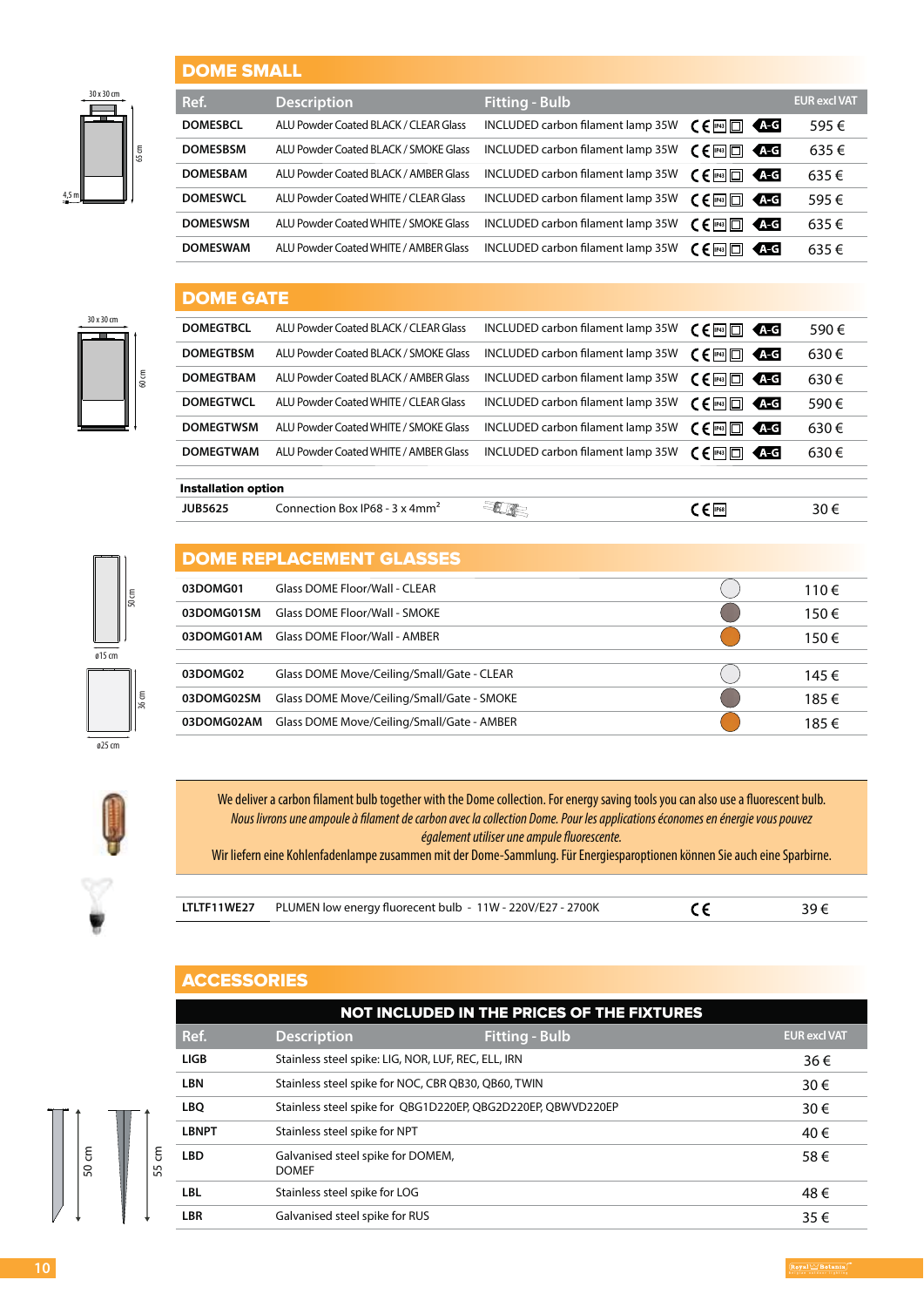#### **CCESSORIES**

 $\frac{\emptyset6cm}{2}$ 

12 cm

|       |                                                          |                                                              | NOT INCLUDED IN THE PRICES OF THE FIXTURES |                                  |                     |
|-------|----------------------------------------------------------|--------------------------------------------------------------|--------------------------------------------|----------------------------------|---------------------|
|       | Ref.                                                     | <b>Description</b>                                           | <b>Fitting - Bulb</b>                      |                                  | <b>EUR excl VAT</b> |
|       | Perforated screen 360° stainless steel<br><b>BL360</b>   |                                                              |                                            |                                  | 18€                 |
|       | <b>BL180</b>                                             | Perforated screen 180° stainless steel                       |                                            |                                  | 18€                 |
|       | LTFIL35WE27                                              | Carbon filament lamp - 35W - 220V/E27                        |                                            | $\epsilon$                       | 15€                 |
|       | LTLTF11WE27                                              | PLUMEN low energy fluorecent bulb - 11W - 220V/E27 - 2700K   |                                            | $\epsilon$                       | 39€                 |
|       | BIN <sub>2</sub>                                         | E27 lamp holder                                              | 220V/E27 - LED / FLUO max 11W              | $C \in \mathbb{R}$               | 20€                 |
| 14 cm |                                                          | Used for: CLB, LPL180, LIG, ELL, REC, NOR, IRN, RUS, NPT     |                                            |                                  |                     |
|       |                                                          | Used for; LUF - order the BIN2 LUF and the color (A or Z)    |                                            |                                  |                     |
|       | BIN4                                                     | E27 lamp holder                                              | 220V/E27 - LED / FLUO max 11W              | $C \in \mathbb{P}$ $\oplus$      | 30€                 |
|       |                                                          | Used for: NOC                                                |                                            |                                  |                     |
|       | <b>BINHHV1</b>                                           | Halogen Lamp housing (high voltage) 220V/G9 - LED / HALO 25W |                                            | $C \in \mathbb{P}$ $\oplus$      | 40€                 |
|       |                                                          | Used for: ELL, IRN, LUF, RUS, NOR, REC, NPT, LIG             |                                            |                                  |                     |
|       | <b>BINHHV3</b>                                           | Halogen Lamp housing (high voltage) 220V/G9 - LED / HALO 25W |                                            | $CE^{ms}$                        | 45€                 |
|       |                                                          | Used for: NOC                                                |                                            |                                  |                     |
|       | <b>BINHLV1</b>                                           | Halogen Lamp housing (low voltage)                           | 12V/G4 - LED / HALO 25W                    | $CE^{pss}$                       | 40€                 |
|       |                                                          | Used for: ELL, IRN, LUF, RUS, NOR, REC, NPT, LIG             |                                            |                                  |                     |
|       | <b>BINHLV3</b>                                           | Halogen Lamp housing (low voltage)                           | 12V/G4 - LED / HALO 25W                    | $C \in \mathbb{P}$ and $\otimes$ | 45€                 |
|       |                                                          | Used for: NOC                                                |                                            |                                  |                     |
|       | TRA1                                                     | Transformer 220V-12V 10-60W                                  | 1 pc transformer                           | $\epsilon$                       | 30€                 |
|       | DRI<br>LED Driver 100-220V - 50-60Hz - 350mA - 9W - IP68 |                                                              |                                            | $C \in \mathbb{P}$ 68            | 35€                 |
|       | <b>JUB5625</b>                                           | Connection Box IP68 - 3 x 4mm <sup>2</sup>                   |                                            | $C \in \mathbb{P}$ <sup>68</sup> | 30€                 |
|       | <b>JUB5630</b>                                           | Junction Box IP68 - 2 x 1,5mm <sup>2</sup>                   |                                            | $C \in \mathbb{P}$ 68            | 20€                 |

**Treatment for use of stainless steel parts in marine environment or demand. Do not install energy saving bulbs on a movement detector! Traitement pour utilisation des pièces en acier inoxydable en milieu marin sur demande. Ne pas installer les ampoules fluorescente sur un détecteur de mouvement! Die Behandlung für den Einsatz von Edelstahlteilen in Meeresumwelt ist auf Anfrage. Installieren Sie keine Sparbirne auf einem Bewegungsmelder!**

**Royal Botania reserves the right to alter prices & specifications without prior notice. Royal Botania se réserve le droit de modifier les prix et le spécifications sans préavis. Royal Botania behält sich das Recht vor, Preise und Spezifikationen ohne vorherige Ankündigung zu ändern.**

We recommend for the following articles a LED - GU10 with a flat optic with a max of 5W: BMY, OMG, WAL, QB. For the Bullet you can easily use a 7W LED. We recommend for the for the following articles: IRN, LIG, LUF, RUS, NOR, REC, ELL, NOC, NPT, LPL180, CLB a fluorscent bulb of max 11W.

Nous vous recommandons les articles suivants un LED – GU10 avec un optique platte avec un maximum de 5W: BMY, OMG, WAL, QB. Pour le Bullet vous pouvez facilement utiliser un LED 7W. Nous recommendons pour les articles suivants: IRN, LIG, LUF, RUS, NOR, REC, ELL, NOC, NPT, LPL180, CLB une ampoule fluorescente de max 11W.

Wir empfehlen für folgenden Artikel eine LED-GU10 mit einem Flach Optik mit einem Maximum von 5W: BMY, OMG, WAL, QB. Für den Bullet können Sie einfach einen 7W LED benützen. Wir empfehlen für folgende Artikel: IRN, LIG, LUF, RUS, NOR, REC, ELL, NOC, NPT, LPL180, CLB eine Leuchtstofflampe 11W max.